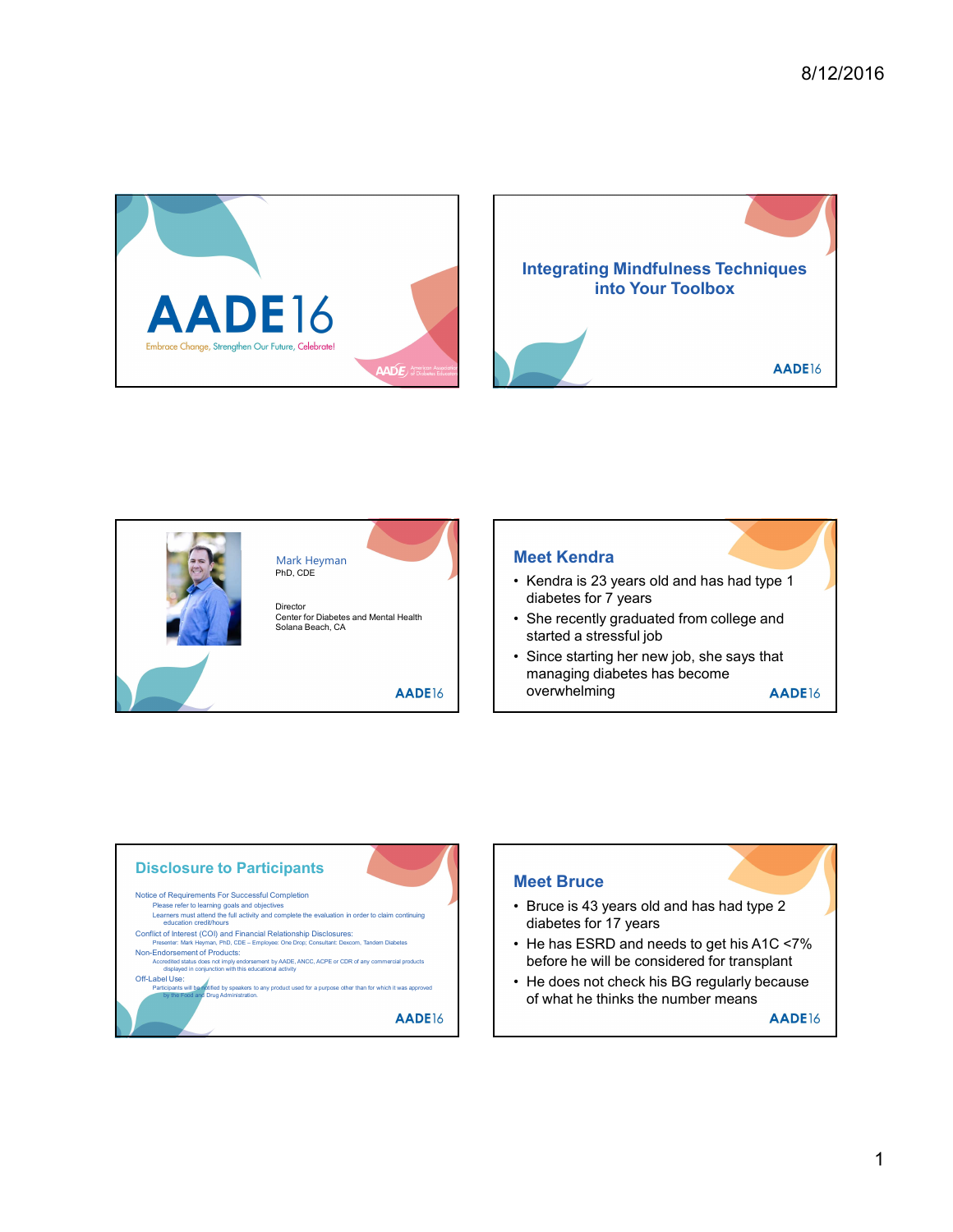## Meet Sylvia

- with type 2 diabetes 2 years ago
- activities are centered around food **Activities** are centered around food **Activities** are centered around food
- Meet Sylvia<br>
 Sylvia is 63 years old and was diagnosed<br>
 She is very social and many of her social<br>
 She is very social and many of her social<br>
 She is very social and many of her social<br>
 Sylvia knows the needs to ea Meet Sylvia<br>
• Sylvia is 63 years old and was diagnosed<br>
with type 2 diabetes 2 years ago<br>
• She is very social and many of her social<br>
• She is very social and many of her social<br>
• Sylvia knows she needs to eat less, but Example the Sylvia<br>
• Sylvia is 63 years old and was diagnosed<br>
• What is Mindfulness means point<br>
• What is Mindfulness means point<br>
• Mindfulness means purpose, in the present<br>
• Sylvia knows she needs to eat less, but not think she will be able to change

## What is Mindfulness?

- 8/12/2016<br>
What is Mindfulness?<br>
 Mindfulness means paying attention, on<br>
purpose, in the present moment, without<br>
judgment<br>
 Adopting a curious, open, and accepting<br>
attitude toward current experiences purpose, in the present moment, without judgment 8/12/2016<br>
• Mindfulness?<br>
• Mindfulness means paying attention, on<br>
purpose, in the present moment, without<br>
judgment<br>
• Adopting a curious, open, and accepting<br>
attitude toward current experiences<br>
AADE16
- attitude toward current experiences



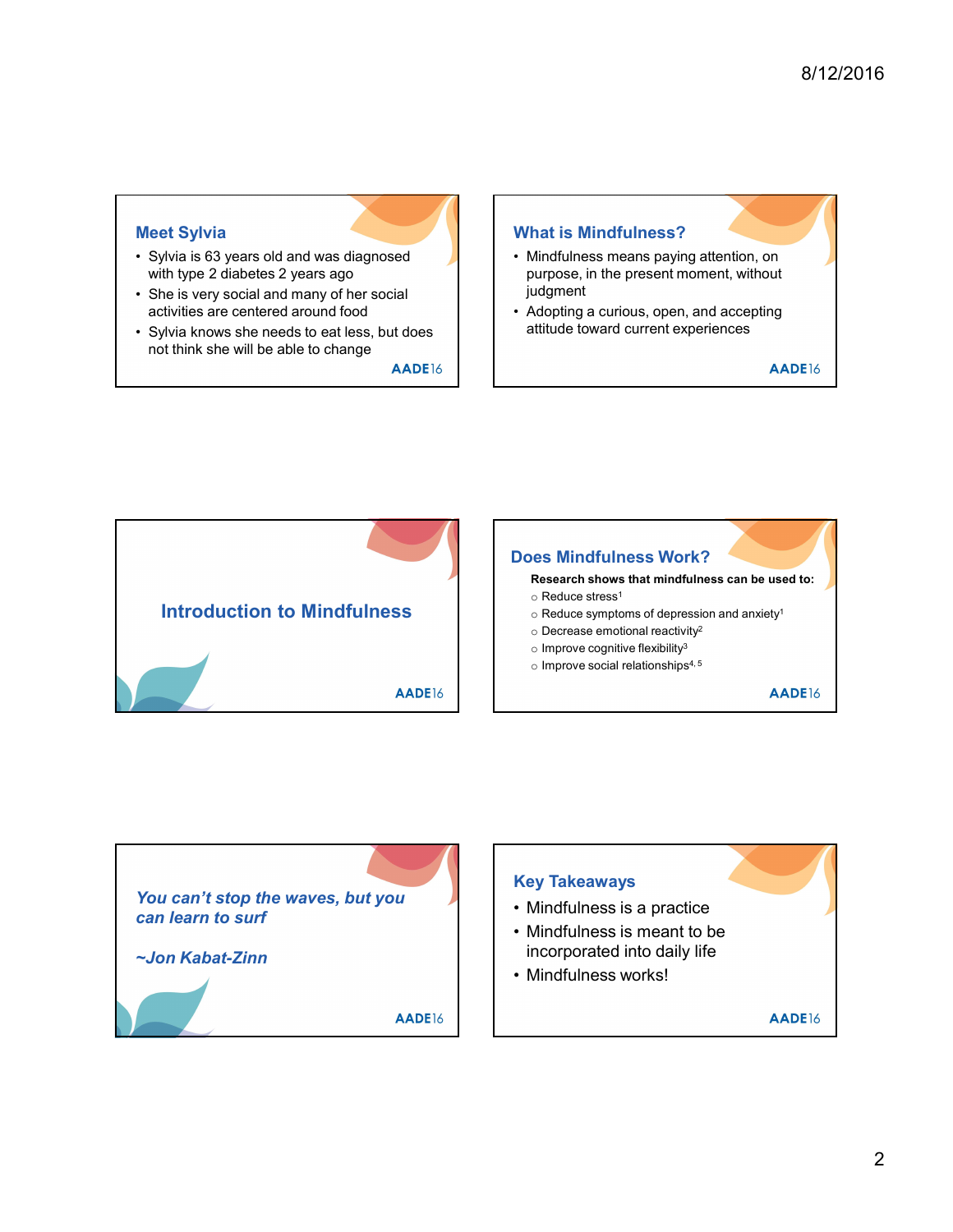





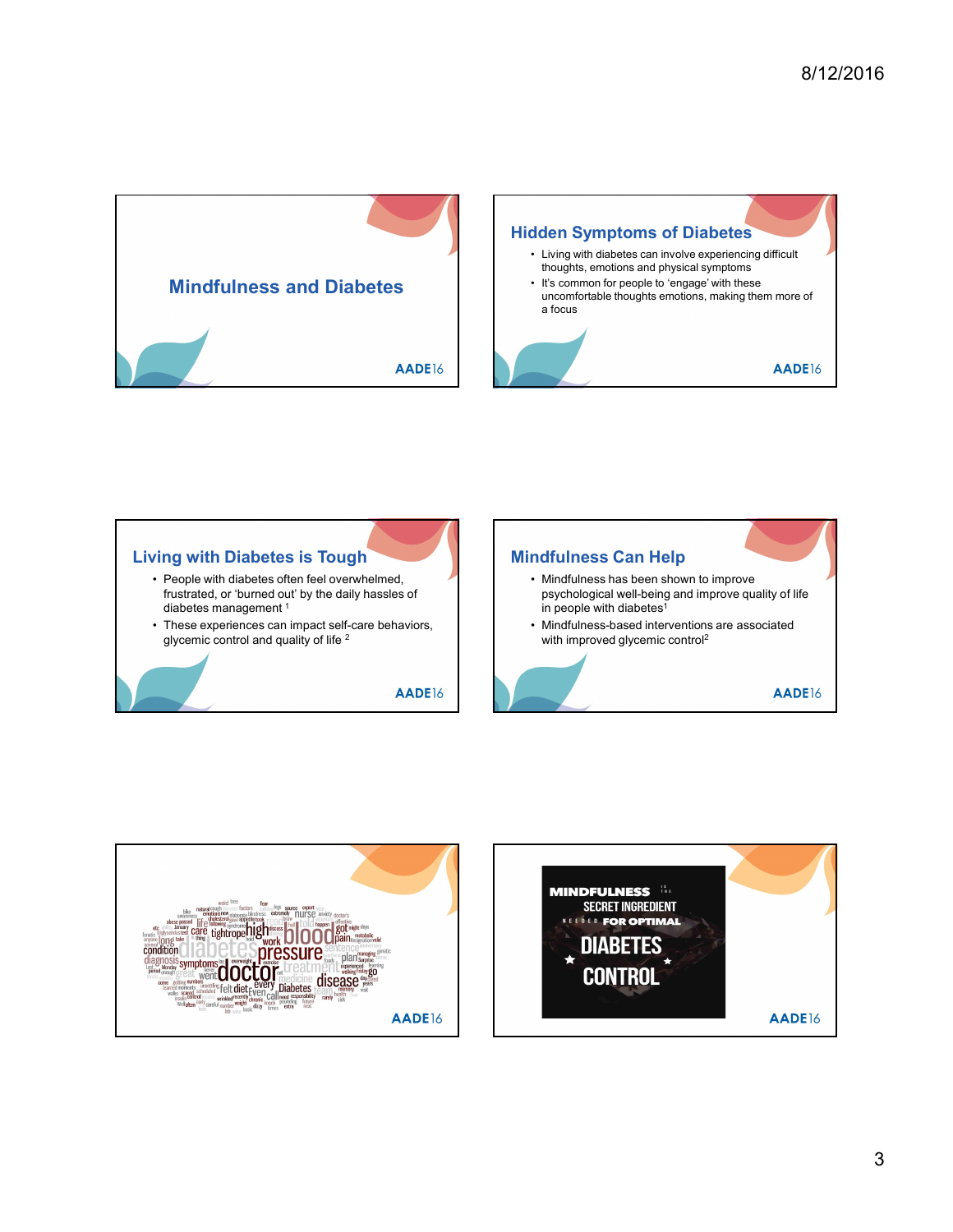## Key Takeaways Examples the stressful<br>
• Fighting diabetes can be stressful<br>
• Fighting diabetes stress can make it worse<br>
• Mindfulness is an effective strategy to help<br>
manage stress<br>
→ Eating<br>
→ Eating<br>
→ Eating<br>
→ Eating Examples the Separation of the Separation of the Separation of the Separation of the Separation of the Separation of the Separation of the Separation of the Separation of the Separation of the Separation of the Separation Examples 1998<br>
• Living with diabetes can be stressful<br>
• Fighting diabetes stress can make it worse<br>
• Mindfulness is an effective strategy to help<br>
manage stress<br>
AADE16 manage stress Incorporating Mindfulness and Diabetes Care oBlood glucose monitoring o Diabetes-related distress oEating



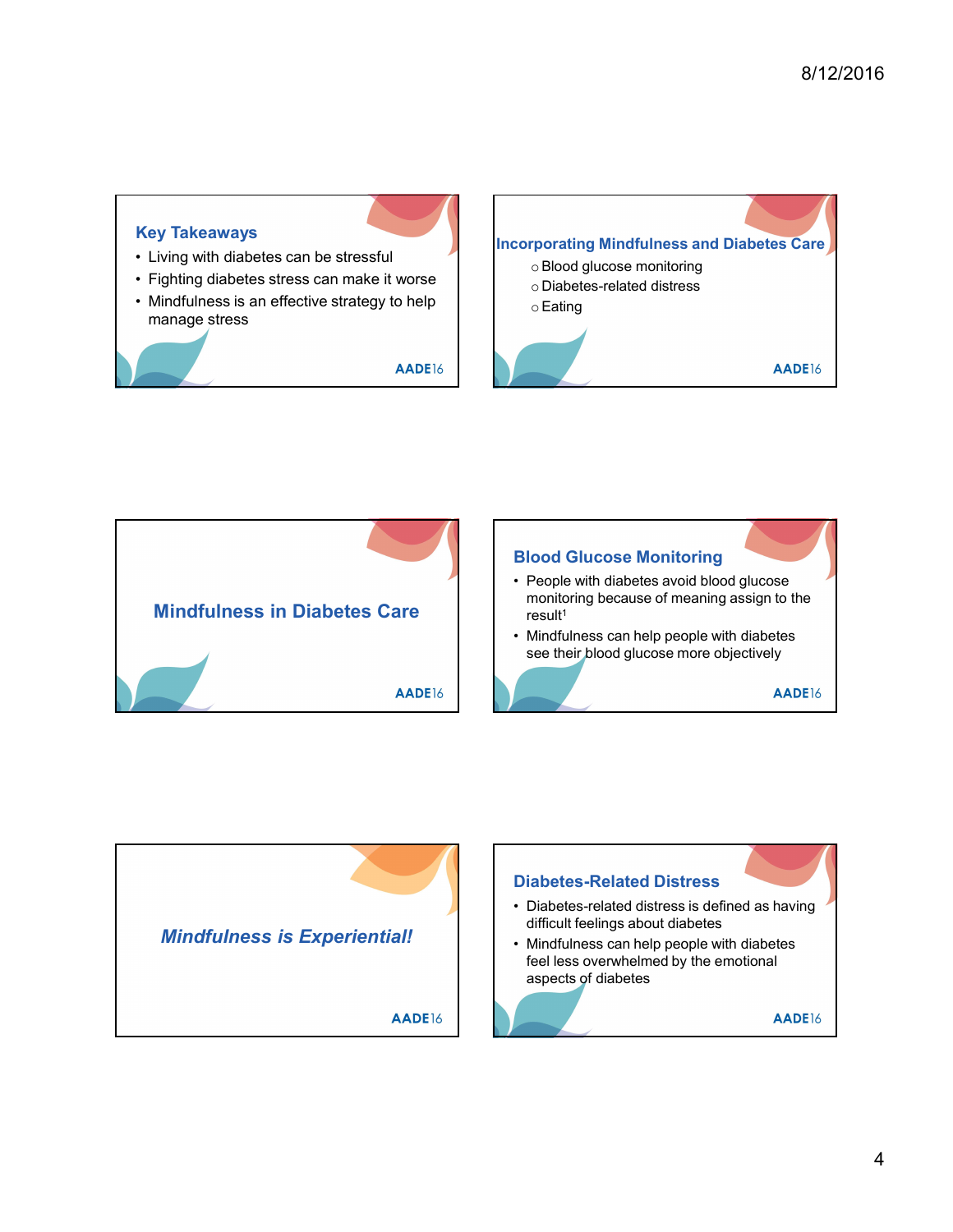



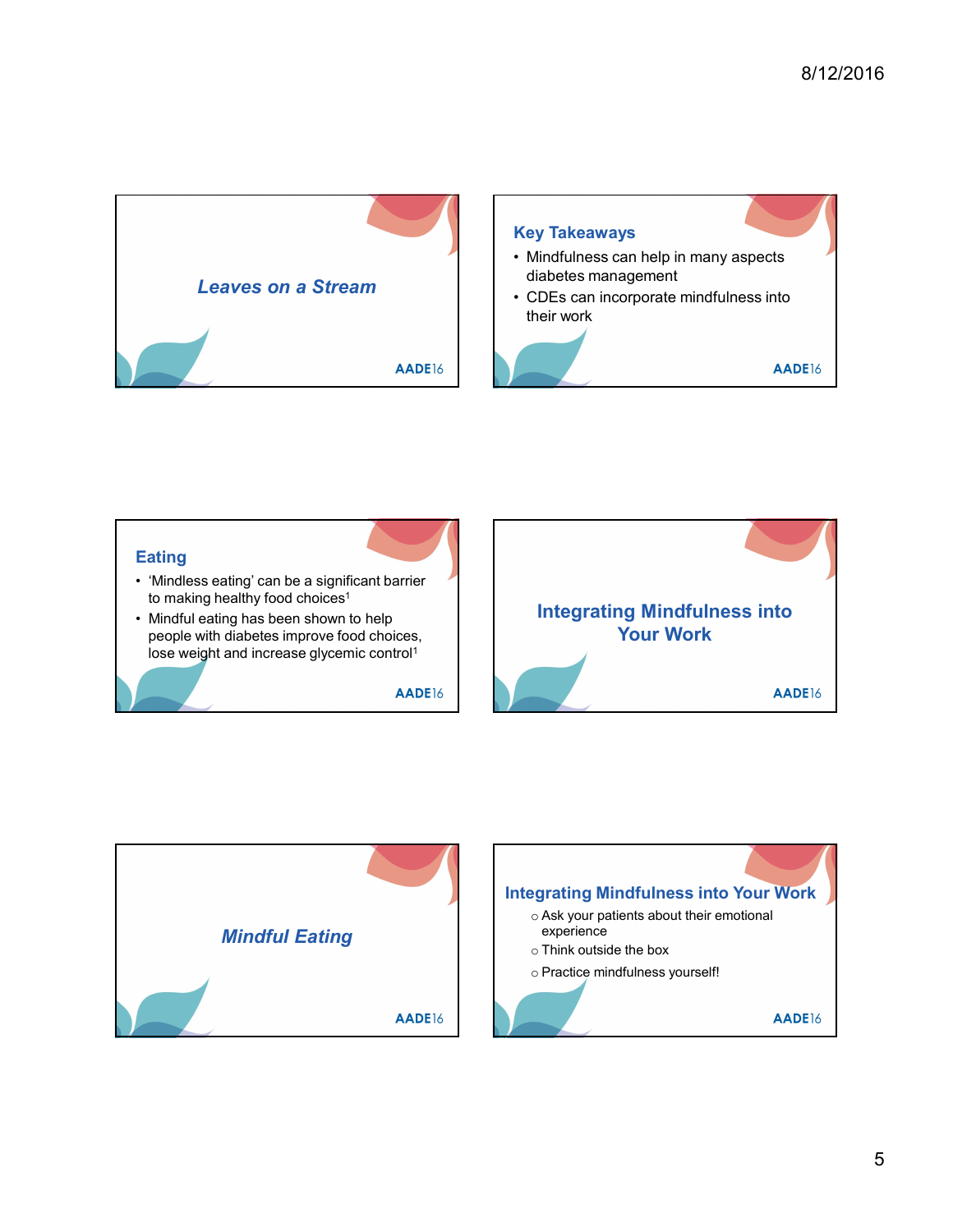- o You can be mindful anytime and anywhere
- body
- o Remember it's hard to preach mindfulness if you don't practice mindfulness